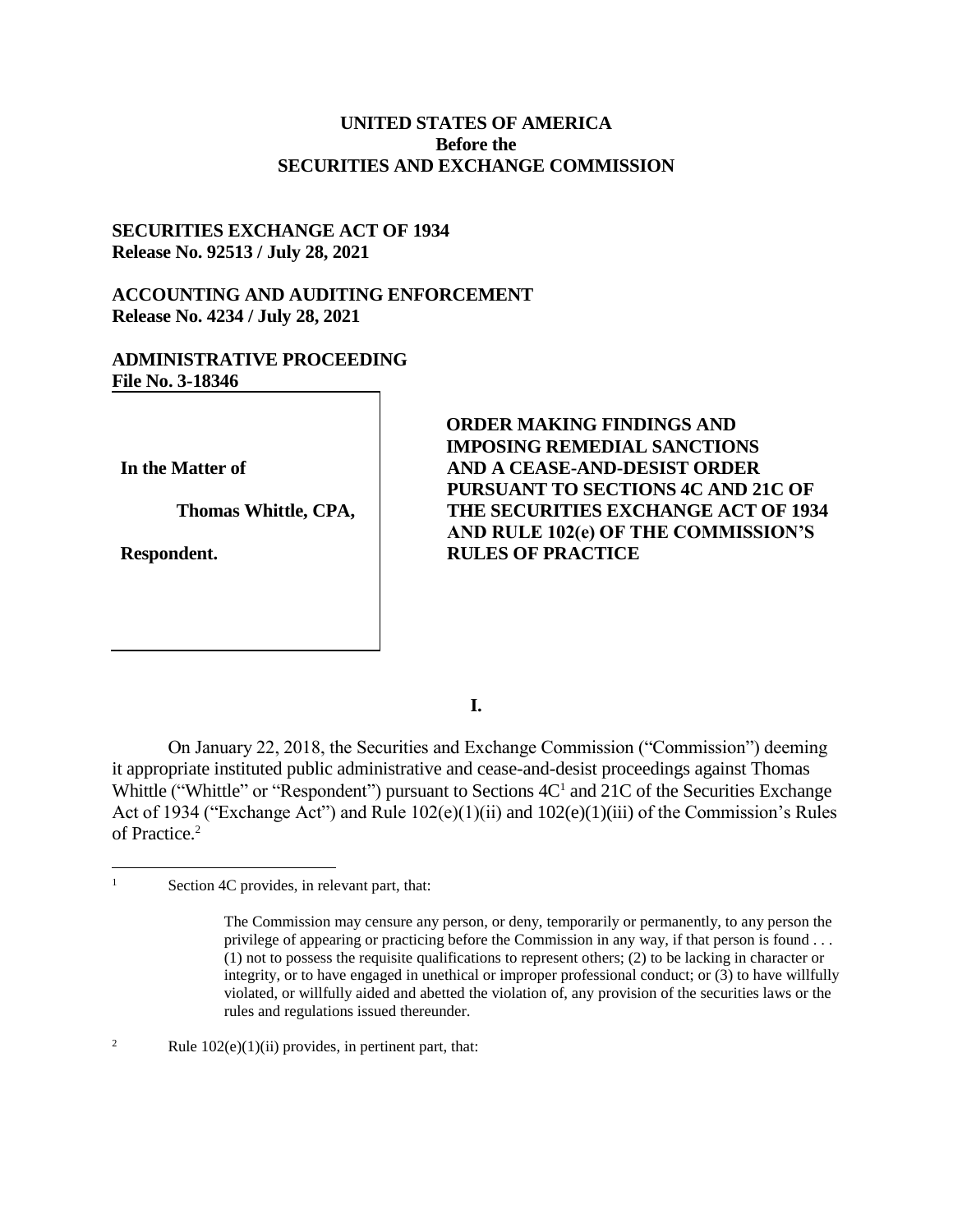Respondent has submitted an Offer of Settlement (the "Offer"), which the Commission has determined to accept. Solely for the purpose of these proceedings and any other proceedings brought by or on behalf of the Commission, or to which the Commission is a party, Respondent admits the Commission's jurisdiction over him and the subject matter of these proceedings, and consents to the entry of this Order Making Findings and Imposing Remedial Sanctions and a Ceaseand-Desist Order Pursuant to Sections 4C and 21C of the Securities Exchange Act of 1934 and Rule 102(e) of the Commission's Rules of Practice ("Order"), as set forth below.

#### **III.**

On the basis of this Order and Respondent's Offer, the Commission finds<sup>3</sup> that:

#### **SUMMARY**

1. This case involves the unauthorized disclosures of confidential information from the Public Company Accounting Oversight Board ("PCAOB" or "Board") and a concerted effort by now-former members of KPMG's Audit Quality and Professional Practice group ("AQPP" or "National Office") – including Thomas Whittle – to use that information to improve the results of the PCAOB's annual inspections of KPMG audits.

2. In 2015, KPMG hired Brian Sweet from the PCAOB to work in its National Office, under Whittle's direction. On his last day at the PCAOB, Brian Sweet took sensitive inspectionsrelated documents to use as a resource in his new job. After starting at KPMG, Sweet received additional confidential PCAOB materials from Cynthia Holder, then a PCAOB employee. In 2016 and 2017, a third PCAOB employee, Jeffrey Wada, leaked confidential information relating to the PCAOB's planned inspections of KPMG to Holder after she had left the PCAOB and joined KPMG.

3. Shortly after joining the firm, Sweet told Whittle and Whittle's supervisor David Middendorf that he had taken confidential materials from the PCAOB and received, from time to time, additional confidential information from PCAOB employees. Whittle and Middendorf

Rule  $102(e)(1)(iii)$  provides, in pertinent part, that:

The Commission may . . . deny, temporarily or permanently, the privilege of appearing or practicing before it . . . to any person who is found to be lacking in character or integrity or to have engaged in unethical or improper professional conduct.

The Commission may . . . deny, temporarily or permanently, the privilege of appearing or practicing before it . . . to any person who is found…to have willfully violated, or willfully aided and abetted the violation of any provision of the Federal securities laws or the rules and regulations thereunder.

<sup>&</sup>lt;sup>3</sup> The findings herein are made pursuant to Respondent's Offer of Settlement and are not binding on any other person or entity in this or any other proceeding.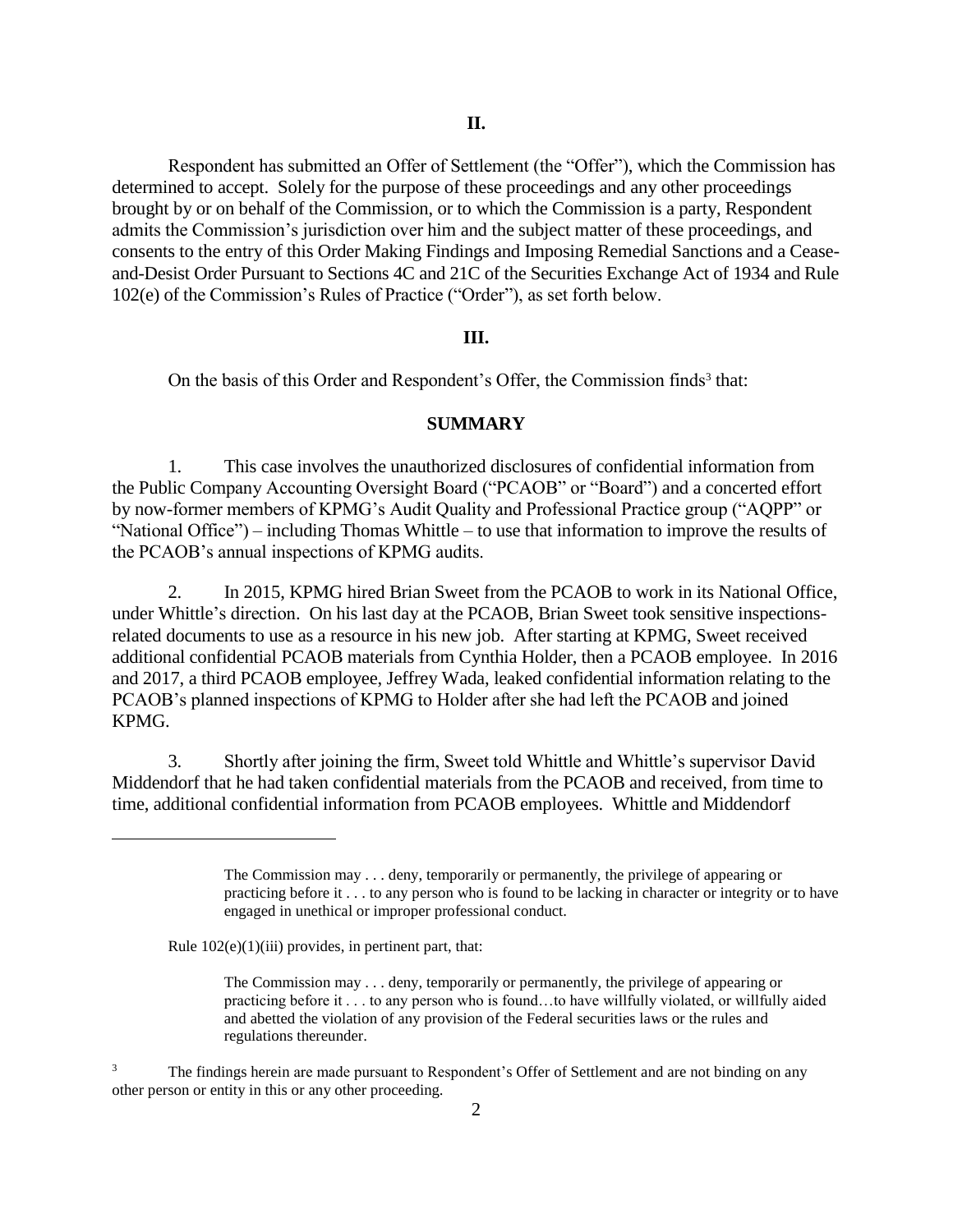encouraged Sweet to share the PCAOB's confidential information with them, with other KPMG colleagues, and with an outside contractor. This was valuable information to KPMG, which had experienced a high rate of audit deficiency findings and had made a priority of improving its PCAOB inspection results.

4. After Wada sent Holder the list of the PCAOB's planned inspections for 2016, Whittle, Middendorf, and other now-former KPMG personnel oversaw a program to review and revise certain audit workpapers after the audit reports had been issued to reduce the likelihood that the PCAOB would find deficiencies in those audits. This effort resulted in a substantial improvement to KPMG's 2016 inspection results.

5. In 2017, Whittle, Middendorf and the now-former KPMG personnel again obtained the list of audit engagements that the PCAOB planned to inspect after Wada leaked the information to Holder. However, the misconduct was discovered by others within the firm and reported to KPMG leadership before relevant workpapers could be changed.

## **RESPONDENT**

6. Thomas Whittle, 57, of Gladstone, New Jersey, was KPMG's National Partner-In-Charge for Quality Measurement until March 2017, and was separated from the firm the following month. Whittle was previously licensed as a CPA in Connecticut, New Jersey, New York and Pennsylvania.

#### **OTHER RELEVANT PERSONS AND ENTITY**

7. Brian Sweet, 43, of Fresno, California, was a Partner in KPMG's Department of Professional Practice-Inspections group until March 2017. He was separated from the firm at the end of March 2017. Prior to joining KPMG, Sweet was an Associate Director in the PCAOB's inspections group from March 2014 until April 2015. Sweet was previously licensed as a CPA in California, Illinois, and New York. The Commission has charged Sweet for his role in the misconduct described in this Order.

8. Cynthia Holder, 55, of Houston, Texas was an Executive Director in KPMG's Department of Professional Practice-Inspections group from August 2015 until April 2017, when she was separated from the firm. Prior to joining KPMG, Holder was an Inspections Specialist and Inspections Leader at the PCAOB from December 2011 until August 2015. Holder was previously licensed as a CPA in New Jersey and Texas. The Commission has charged Holder for her role in the misconduct described in this Order.

9. Jeffrey Wada, 45, of Tustin, California was an Inspections Leader at the PCAOB from February 2012 until February 2017. Wada is no longer at the PCAOB. Wada was previously licensed as a CPA in California. The Commission has filed litigated administrative and cease-anddesist proceedings against Wada alleging misconduct related to the events described in this Order.

10. David Middendorf, 57, of Marietta, Georgia, was KPMG's National Managing Partner for AQPP until March 2017, and was separated from the firm the following month.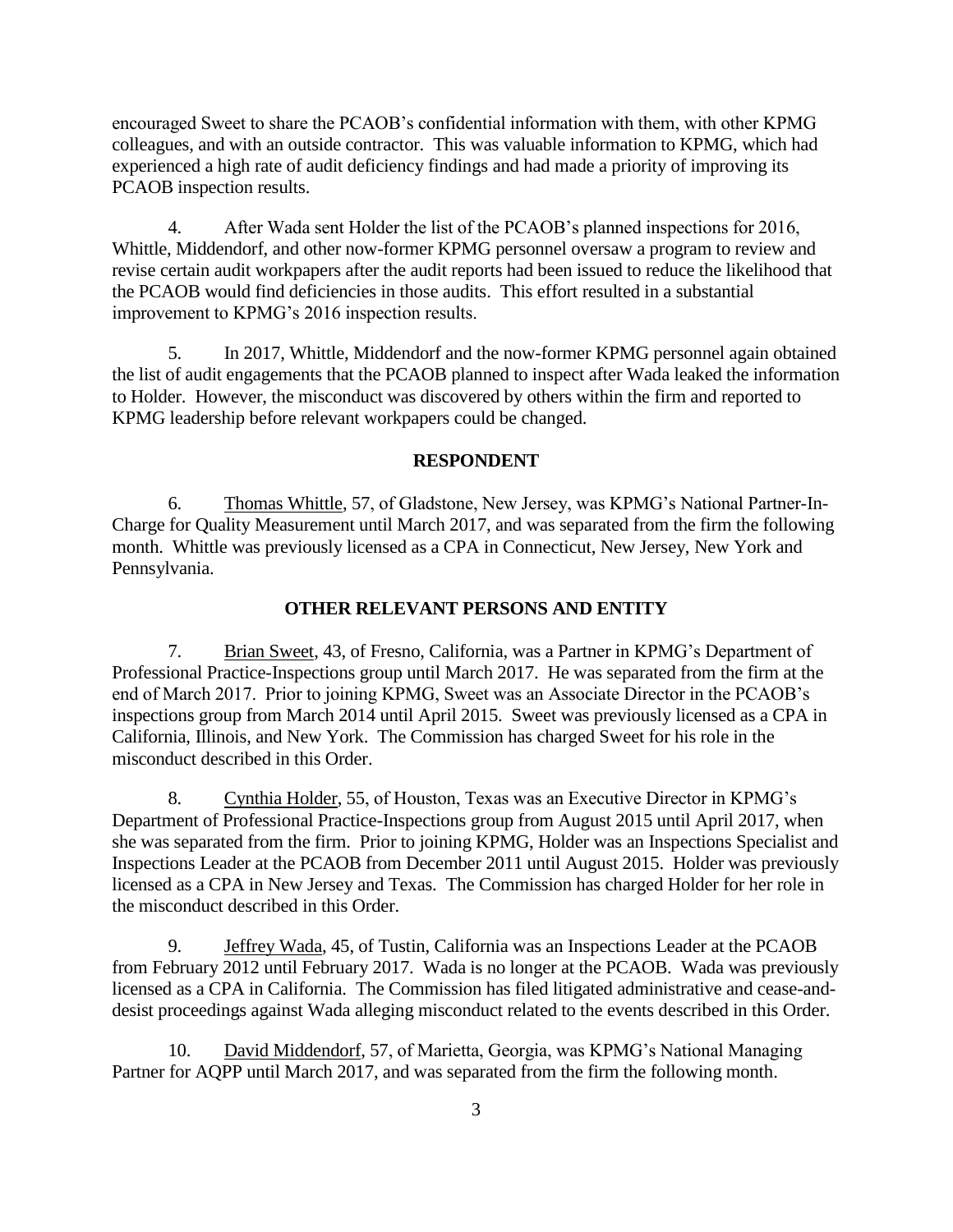Middendorf was previously licensed as a CPA in Georgia, New York, Ohio, and Texas. The Commission has filed litigated administrative and cease-and-desist proceedings against Middendorf alleging misconduct related to the events described in this Order.

11. David Britt, 57, of Salvo, North Carolina, was a Partner in KPMG's Department of Professional Practice within AQPP, in which he was the Banking and Capital Markets Group Co-Leader until March 2017, and was separated from the firm the following month. Britt was previously licensed as a CPA in California, the District of Columbia, and New York. The Commission has charged Britt for his role in the misconduct described in this Order.

12. KPMG LLP is a Delaware limited liability partnership and PCAOB-registered accounting firm. Headquartered in New York, New York, KPMG is the U.S. member firm of KPMG International Cooperative, a Swiss entity. The Commission has charged KPMG for its role in the misconduct described in this Order.<sup>4</sup>

# **FACTS**

## **The PCAOB's Inspections Process and KPMG's Efforts to Improve Its Results**

13. The PCAOB was created as part of the Sarbanes-Oxley Act of 2002 to oversee the audits of public companies that are subject to the federal securities laws in order to protect the interests of investors and further the public interest in the preparation of informative, accurate, and independent audit reports.

14. One of the essential ways in which the PCAOB fulfills this mission is by inspecting audits of public companies conducted by registered public accounting firms. Through these inspections, the PCAOB assesses the audit firms' compliance with the statutes, regulations, and professional standards governing the accounting profession. The PCAOB typically selects the audit engagements it will inspect based on confidential internal analyses and thereafter notifies firms of which audits it will inspect. The PCAOB typically issues inspection reports, only parts of which are made public, after all the inspections for a firm in a given cycle are complete. To ensure the integrity of the inspection process, the PCAOB closely guards the confidentiality of both its inspection targets prior to firm notification and its methodology for selecting those targets.

15. In September 2014, the PCAOB issued a report regarding its 2013 inspections of KPMG audits. The report found that out of 50 audits the PCAOB inspected, 23 had deficiencies. This 46 percent deficiency rate reflected a significant increase from KPMG's 34 percent deficiency rate the previous year.

### **The Use of Confidential PCAOB Information Sweet Misappropriated in 2015**

16. As part of its efforts to improve its PCAOB inspection results, KPMG hired Brian Sweet, an Associate Director at the PCAOB who had worked on the team inspecting KPMG

<sup>4</sup> *KPMG LLP,* Exchange Act Release No. 86118 (June 17, 2019).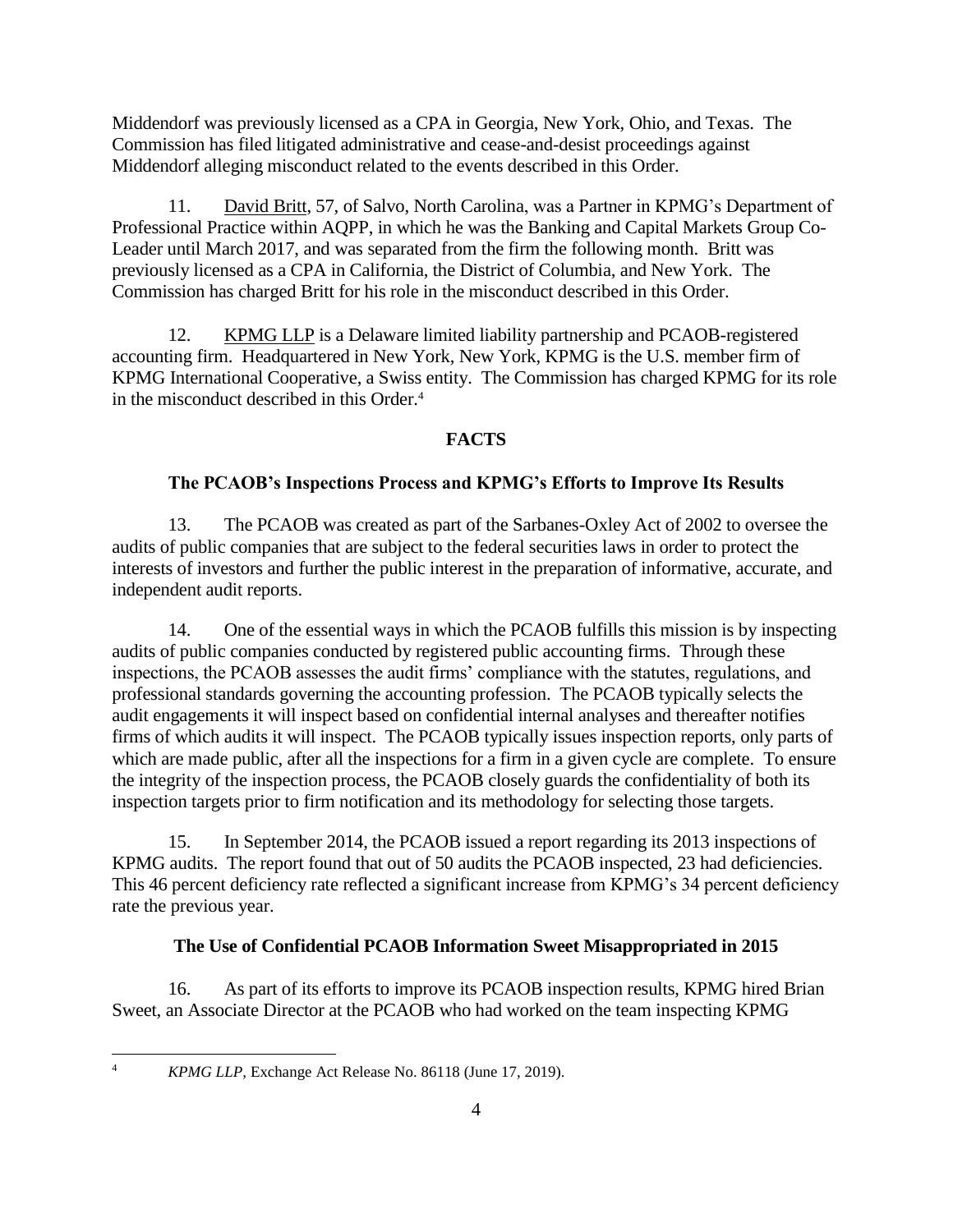audits. Sweet joined KPMG as a partner in the group within the firm's National Office responsible for PCAOB inspections. Sweet reported to Whittle, who was then the KPMG partner responsible for overseeing the PCAOB's inspections of the firm. Whittle, in turn, reported to David Middendorf, who then oversaw the National Office's audit quality and professional practice work.

17. In April 2015, shortly before leaving the PCAOB, Sweet copied from an internal database to his office computer various confidential inspection-related materials he believed might be of use to him when he joined KPMG. On his final day at the PCAOB, Sweet transferred these materials, along with the other files on his PCAOB computer, to a personal hard drive that he took with him. Sweet also took from the PCAOB hard copy documents and retained other confidential PCAOB documents he had previously brought home.

18. The documents Sweet improperly took included PCAOB inspection planning information, inspection guides and manuals, and drafts of confidential inspection comment forms. The planning materials included the confidential list of KPMG audit engagements the PCAOB intended to inspect in 2015, the focus areas for each inspection, and a list of all the quantitative and qualitative criteria the Board used in deciding which KPMG audit engagements to inspect.

19. Upon joining KPMG in May 2015, Sweet transferred the PCAOB documents from his personal hard drive to his computer at the firm.

20. On his first day at the firm in May 2015, Sweet had lunch with Middendorf and other partners in KPMG's National Office. Over lunch, Sweet's new colleagues asked him various questions about the PCAOB's inspections of KPMG. Sweet testified that one of the questions Middendorf asked Sweet was whether the PCAOB intended to inspect a specific KPMG banking client that year. Without answering directly, Sweet indicated the PCAOB planned to do so. Sweet testified that Middendorf told him the next day that Sweet needed "to share insight and add value and be fully open when it came to that type of information," and to "remember where [your] paycheck came from" and that Sweet had to be "completely loyal to KPMG and KPMG only."

21. Several days later, at Middendorf's direction, Whittle asked Sweet to provide him the list of the PCAOB's planned inspections for 2015.<sup>5</sup> Sweet testified that he showed Whittle a hard copy of a PCAOB inspection planning document listing the KPMG banking and financial service audits the PCAOB intended to inspect that year.

22. The next day, Whittle emailed Sweet, asking him to have an assistant "scan and send me the banking selection list," i.e. KPMG's bank holding company clients the PCAOB had selected for inspection. Sweet complied by sending Whittle the complete list of planned inspections and asked Whittle to exercise discretion given the nature of the information. Whittle forwarded this information to Middendorf the same day, writing, "The complete list. Obviously, very sensitive. We will not be broadcasting this."

<sup>5</sup> By that time, the PCAOB had informed KPMG of less than half of the audit engagements it intended to inspect in 2015.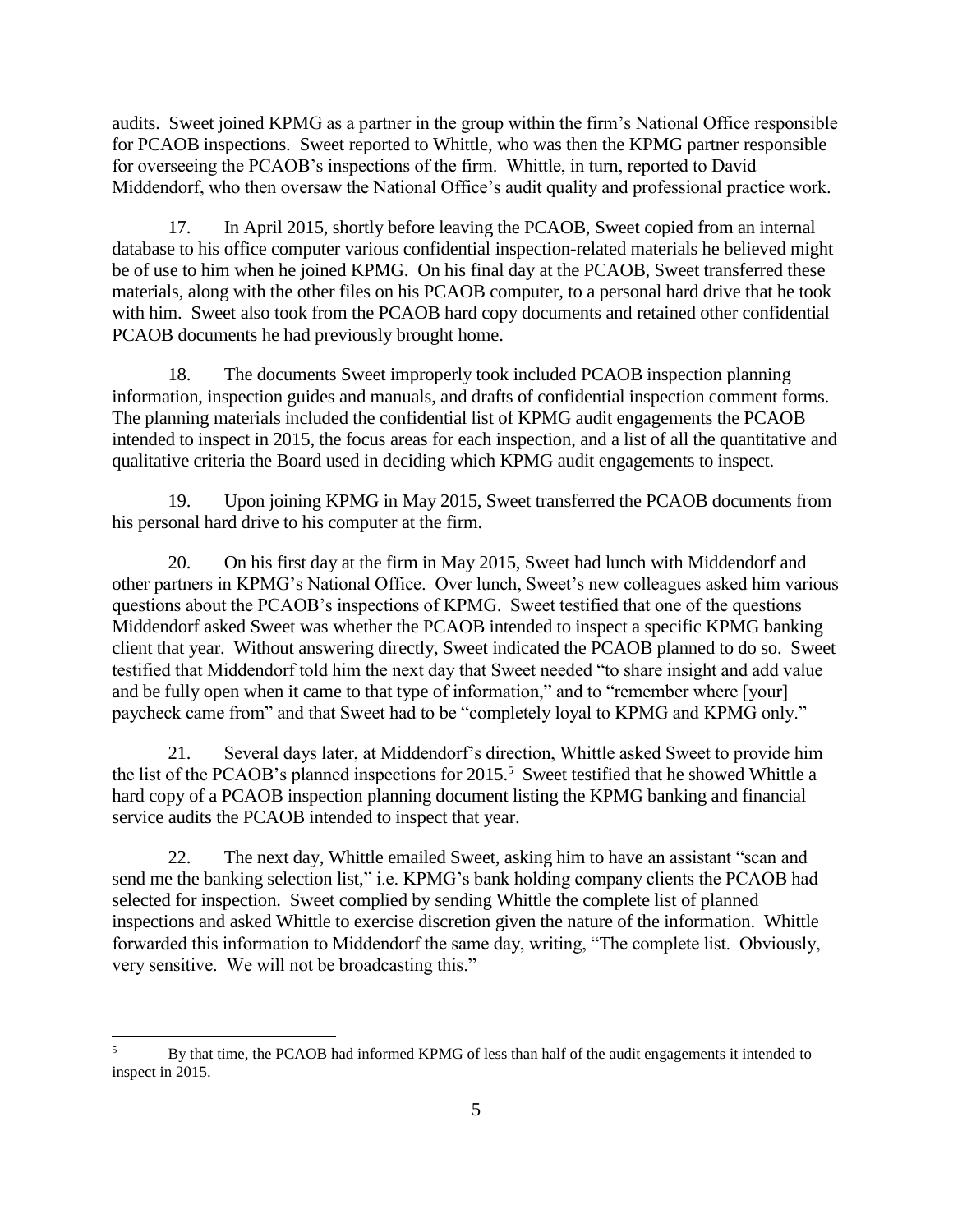23. Though Whittle immediately assigned Sweet to review the workpapers of one of the inspection targets, it does not appear that any workpapers were changed in response to Sweet providing the 2015 inspection list. At the time Sweet provided this information to Middendorf and Whittle, KPMG had, pursuant to its policy, already locked the audit workpapers for all but two of the engagements from editing absent special circumstances.

24. Whittle also instructed Sweet to speak to certain engagement partners responsible for audits on the 2015 list to explain the reasons for their selection. By learning why they were selected, engagement partners could better tailor their responses to questions from PCAOB inspectors to mitigate concerns. Middendorf and Whittle also assigned Sweet to one of the firm's large audit engagements on the 2015 list to help prepare for the inspection. Internal training materials KPMG created for audit staff undergoing PCAOB inspection stressed the importance of replying to inspectors' questions – especially during the critical first meeting with PCAOB staff – with the "best first answer." KPMG's National Office believed the audit staff's ability to respond effectively to inspectors' questions had a significant impact on whether the PCAOB would find deficiencies in the audit.

25. In April 2015, KPMG engaged an outside consultant to help it predict which audit engagements the PCAOB would inspect in 2016. Sweet recalls that in June 2015 Middendorf and Whittle directed Sweet to share with the outside consultant everything he knew about how the PCAOB selected audits to inspect, including the confidential information Sweet had taken. Sweet understood this to be an instruction to give the consultant all of the information he took from the PCAOB.

26. Sweet complied with Middendorf and Whittle's directive by providing information about the Board's selection criteria to a Director in KPMG's National Office, who then gave that information to the consultant. In September 2015, Sweet spoke directly with the consultant and gave the consultant additional confidential information regarding the inspections selection process, including how the PCAOB's Inspections group used confidential information received from others at the Board and the Commission. At the end of September, Sweet reported to Middendorf and Whittle that he had "spent quite a bit of time with [the outside consultant] trying to guide their modeling efforts."

# **The Use of Confidential PCAOB Information Obtained from Wada in 2016**

27. On March 28, 2016, Jeffrey Wada, an Inspections Leader at the PCAOB who had previously performed work on KPMG inspections but was then assigned to inspect another audit firm, called Cynthia Holder – a friend and former PCAOB Inspections Leader whom Sweet had recruited to join KPMG's National Office – and read to her the names of thirteen KPMG clients the Board planned to inspect.<sup>6</sup> Holder provided this information to Sweet, who then immediately

<sup>6</sup> Of the 13 clients, 11 were bank holding or other financial services companies and 2 were other issuers that Wada appears to have thought were also bank holding or other financial services companies. It appears that Wada identified these engagements for Holder because her responsibilities at KPMG included advising banking engagement teams.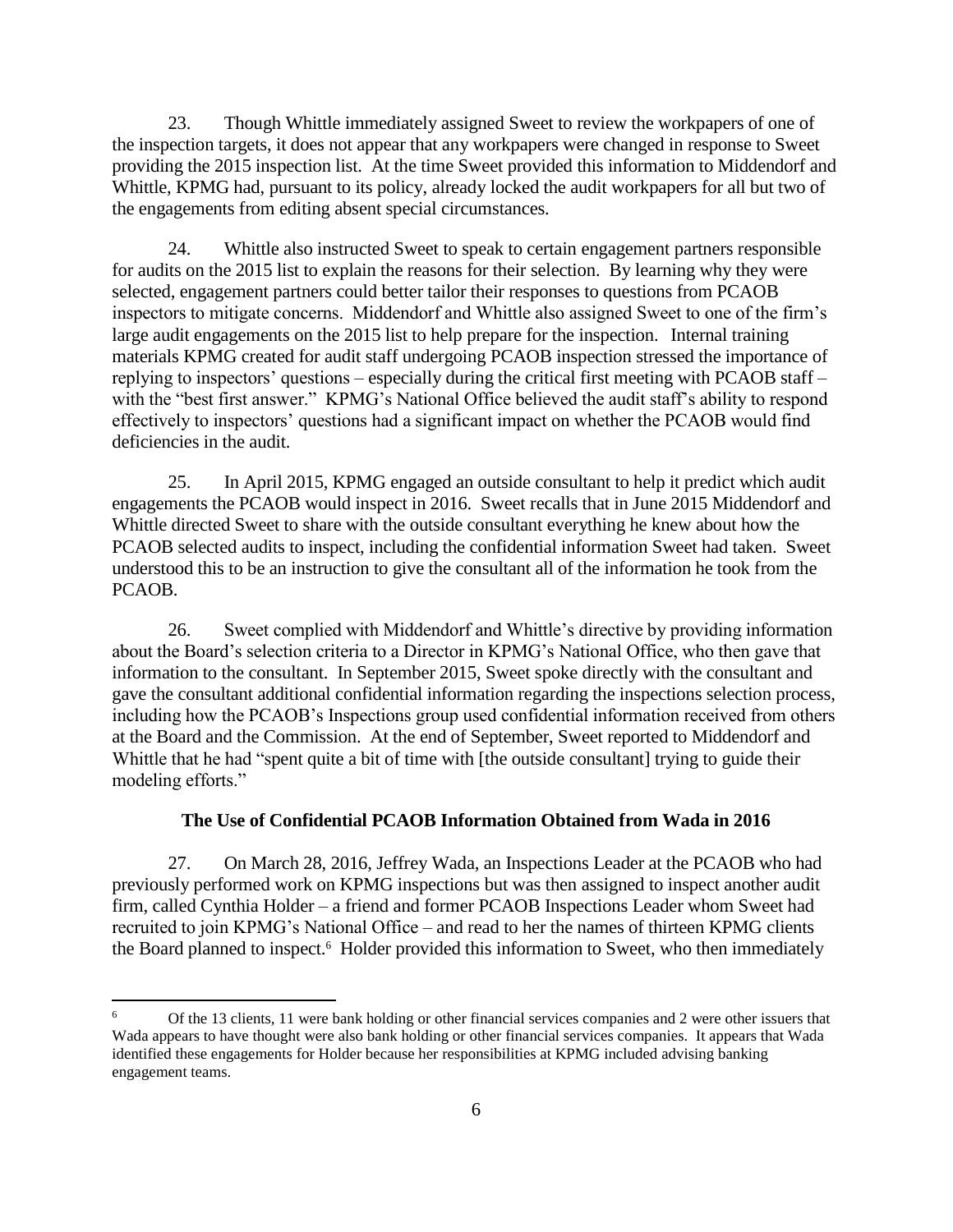relayed the list to Middendorf, Whittle, and National Office Partner David Britt, informing them that it had come from a former colleague at the PCAOB.

28. Wada sent the list of the PCAOB's planned inspections at a critical time. In early February 2016, Middendorf and other members of KPMG's leadership team had met with staff from the Commission's Office of the Chief Accountant. During that meeting, Commission personnel expressed significant concerns about the firm's audit quality and questioned whether KPMG was adequately addressing these issues. Middendorf told Whittle, Sweet, and Britt they should use the list of inspection targets Wada had sent to protect KPMG from further criticism by its regulators.

29. Middendorf, Whittle, Britt, and Sweet believed they could use Wada's list in this way because they had learned of the audits that would be inspected at a time when firm personnel were still able to access and revise audit workpapers. Though KPMG had already issued audit reports for each of these engagements, it was within the 45-day period in which professional audit standards and firm policy allowed audit teams to complete the administrative process of assembling final audit files.<sup>7</sup> At the end of this 45-day period, KPMG locked audit workpapers from editing absent special circumstances.<sup>8</sup>

30. Recognizing that the workpapers had not yet been locked per KPMG's policy, Middendorf, Whittle, and Britt agreed to have Sweet and others conduct an additional review of the audit workpapers for the seven banks on the list Wada had provided that were part of a key monitoring program run by the National Office to determine whether anything could be done to minimize the risk of receiving inspection comments from the PCAOB.<sup>9</sup> Middendorf and Whittle instructed that no one in the briefing should disclose that they had obtained confidential PCAOB information.

31. To conceal the true purpose of their efforts, Britt falsely told others at KPMG that they were performing work in the ordinary course of business on all 35 banking engagements in

<sup>7</sup> *See* Auditing Standard No. 3, *Audit Documentation*, paragraph 15. "Prior to the report release date, the auditor must have completed all necessary auditing procedures and obtained sufficient evidence to support the representations in the auditor's report. A complete and final set of audit documentation should be assembled for retention as of a date not more than 45 days after the report release date (documentation completion date)." References to PCAOB standards are to those that were in effect at the time of the relevant conduct.

<sup>&</sup>lt;sup>8</sup> KPMG has since revised its audit documentation policies, requiring electronic workpapers to be assembled and locked within two business days of issuance of the report.

As the PCAOB found an increasing number of audit deficiencies by KPMG beginning in 2013, KPMG's National Office implemented "monitoring programs" that worked with audit engagement teams and reviewed workpapers to improve compliance with professional standards. One of these programs focused on the audits of certain banking clients' Allowance for Loan and Lease Losses. KPMG further developed this monitoring program in 2015 in response to numerous deficiencies the PCAOB had identified in this area. The success of this program was especially important to KPMG because the firm had promoted it as proof of the seriousness with which the firm was working to improve its audit quality.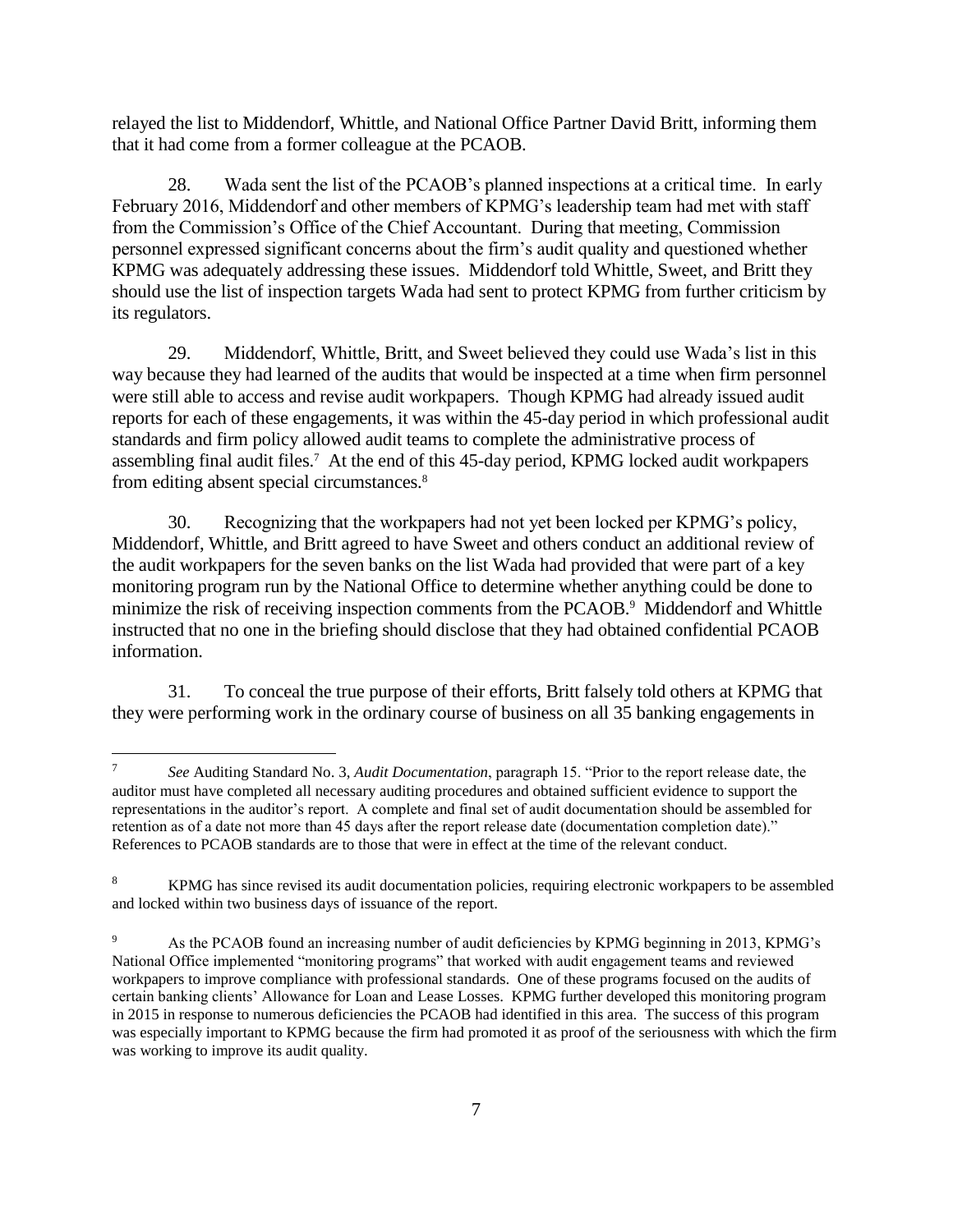the Allowance for Loan and Lease Losses ("ALLL") monitoring program. On March 28, 2016, Britt sent the engagement partners for these audits an email stating that, "[a]s part of our wrap up and reporting of the results of the ALLL monitoring program we need to gather some additional information" from the audit workpapers.<sup>10</sup>

32. Over the next few weeks, Sweet, Holder, and various partners and managing directors in the National Office engaged in a review of the audit workpapers of the seven banks in the monitoring program that were on the list Wada provided. The National Office professionals suggested edits and proposed revisions to the engagement teams, which then decided what revisions to incorporate into the final audit workpapers.<sup>11</sup>

33. In contrast to prior years, KPMG's 2016 inspection results did not include any comments related to the general Allowance for Loan and Lease Losses – an area where KPMG had historically received criticism related to financial services audits. The PCAOB did not publish the results because KPMG reported the misconduct to the PCAOB before the PCAOB issued the 2016 report. However, the PCAOB had designated two of the bank audits in the ALLL monitoring program whose workpapers Sweet had reviewed as "positive quality events," which meant they were so successful the PCAOB wanted to understand the factors driving the audit's quality. Indeed, the level of improvement in the inspection results led Whittle to be concerned that if KPMG could not obtain confidential PCAOB information for the next inspection cycle, there could be a return of audit deficiencies that would be difficult to explain.

34. After the misconduct was discovered, the PCAOB conducted inspections of ten additional banks for the 2016 inspection cycle to replace the ones for which improper advance notice had been obtained. The PCAOB found that six of these audits had deficiencies with respect to auditing the ALLL.

#### **The Use of Confidential PCAOB Information Obtained from Wada in 2017**

35. In early January 2017, Wada provided Holder a "preliminary" list of PCAOB inspection targets for 2017. On January 9, Holder relayed the names of the clients on the list to Sweet. That night, Sweet, Whittle, and Britt discussed this information. Whittle instructed Sweet to warn certain engagement partners about the potential inspections, but to be circumspect in how he communicated these matters with KPMG colleagues. After that meeting, Sweet contacted the engagement partners for two of the audits on the January 2017 list to warn them about the potential inspections. Whittle also discussed the January 2017 list with Middendorf. As a result of that

<sup>&</sup>lt;sup>10</sup> Britt also asked a subordinate who previously had been in the Department of Professional Practice and was then assigned to an audit engagement on the list to conduct his own "stealth" review of workpapers for one KPMG audit client.

<sup>&</sup>lt;sup>11</sup> Middendorf, Whittle, Sweet, and Britt had agreed that Sweet would lead a team of National Office professionals to review the workpapers of the banks in the monitoring program, and that Middendorf, Whittle, and Britt would handle the other issuers on the list they received from Wada.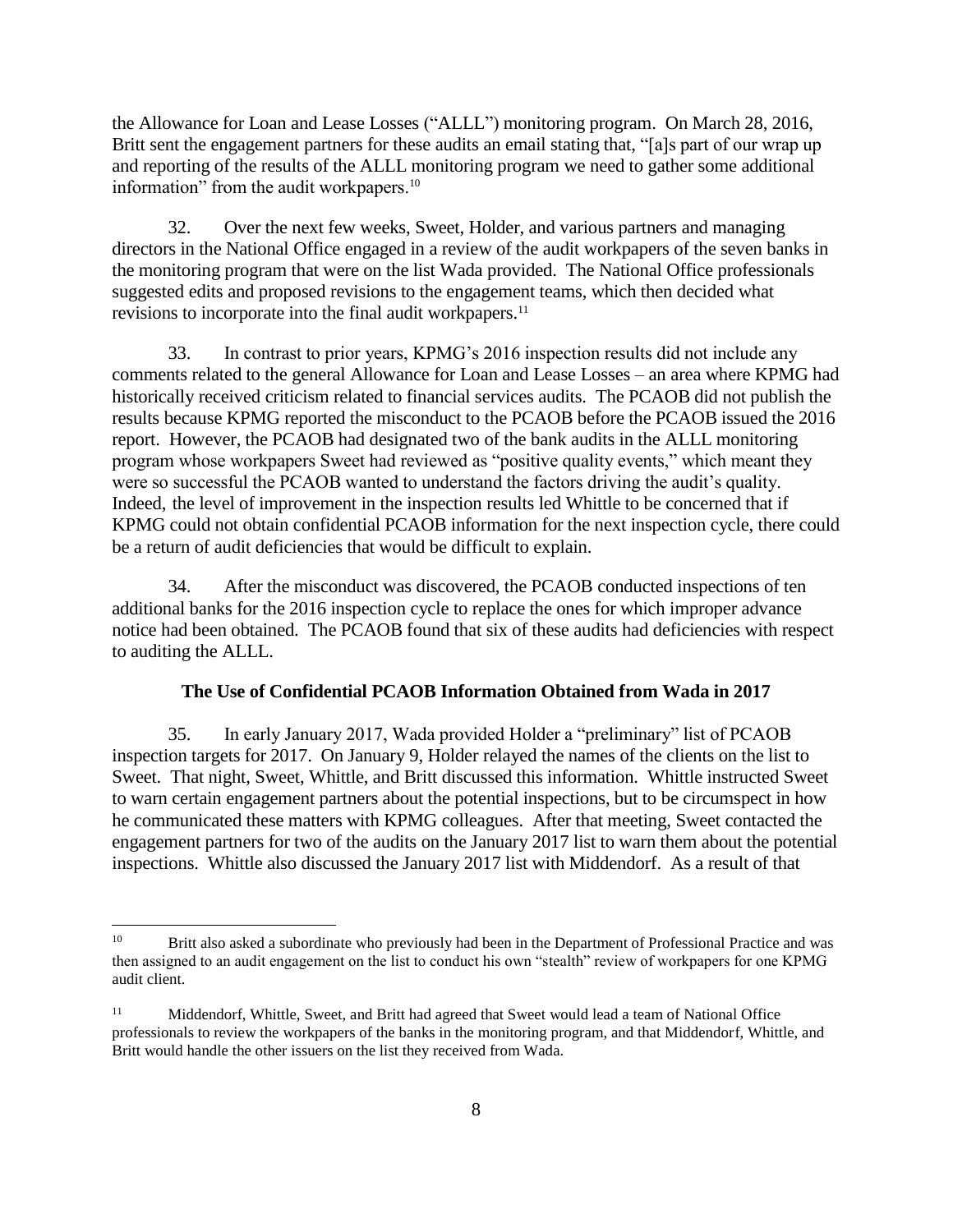discussion, Middendorf and Whittle assigned additional National Office resources to assist with two of the active audits on that list.<sup>12</sup>

36. In early February 2017, Wada conveyed to Holder a list of 47 ticker symbols that Holder understood to be the final list of KPMG audits the PCAOB would inspect that year. Sweet testified that Wada also provided Holder the inspection focus areas for the banks on the list (as well as for another KPMG engagement), and the PCAOB's list of KPMG engagement partners with "poor performance evaluations."

37. Holder relayed the information to Sweet, who then shared it with Middendorf, Whittle, and Britt. Though Sweet questioned what to do with that information, Middendorf replied, "this is information that's too good not to use." Unlike the prior lists of PCAOB inspection targets, the audits on the February 2017 list were ongoing, thus providing substantially greater ability to improve the audit workpapers.

38. Sweet's notice to one KPMG engagement partner that her engagement was on the final list caused her to suspect that the firm may have received confidential PCAOB information. These concerns were subsequently reported to the firm's management, which then reported the matter to the PCAOB, and KPMG began an investigation.

## **VIOLATIONS**

39. As a result of the conduct described above, Respondent willfully violated PCAOB Rule 3500T, which requires members to maintain integrity when performing any professional service in connection with the preparation or issuance of any audit report, within the meaning of Section  $4C(a)(3)$  of the Exchange Act and Rule  $102(e)(1)(iii)$  of the Commission's Rules of Practice.

40. As a result of the conduct described above, Respondent willfully aided and abetted and caused Sweet's violation of PCAOB Ethics Code Section EC3, which prohibits PCAOB staff from acting in a manner which might reasonably result in or reasonably create the appearance that the employee is using confidential information obtained through service for the Board for the private gain of any person, within the meaning of Section 4C(a)(3) of the Exchange Act and Rule 102(e)(1)(iii) of the Commission's Rules of Practice.

41. As a result of the conduct described above, Respondent willfully aided and abetted and caused Sweet's violation of PCAOB Ethics Code Section EC9, which prohibits PCAOB staff from disseminating or otherwise disclosing any information obtained in the course and scope of his or her employment, and which has not been released, announced, or otherwise made available publicly, within the meaning of Section  $4C(a)(3)$  of the Exchange Act and Rule  $102(e)(1)(iii)$  of the Commission's Rules of Practice.

 $12$ <sup>12</sup> Middendorf was the Engagement Quality Review partner on one of those audits. In this role, he was responsible for evaluating the significant judgments and related conclusions the audit team made in reaching the overall conclusion reflected in the audit report.